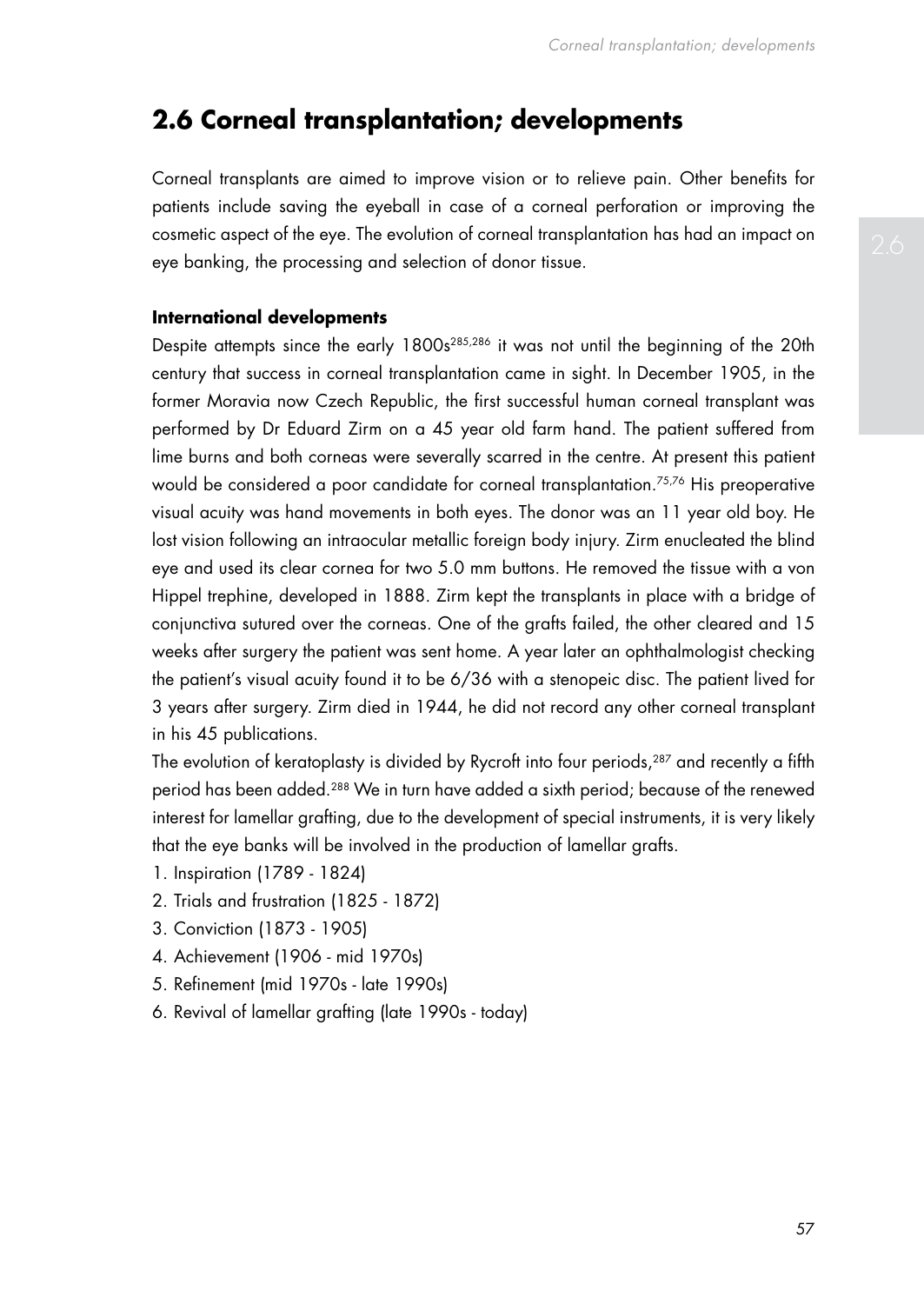#### *Inspiration period*

At the start, a French surgeon, de Quengsy, proposed in 1789 to replace the human cornea with a piece of glass. He illustrated what was perhaps the first keratoprosthesis but the surgery itself was never performed. In 1797, Erasmus Darwin, grandfather of Charles Darwin, suggested that the cornea might grow back clear after surgical removal of a scar.<sup>288,289,290</sup>

## *Period of trials and frustration*

In 1824, Reisinger suggested that living tissue grafts might be used to perform a corneal transplant. Most attempts at transplantation in the 19th century were done with corneas of different species and they failed. The first successful transplant was performed by James Bigger in 1837 with a homograft. He was captured by Sahara Bedouins and the story goes that he achieved his freedom by transplanting the opaque cornea of the pet gazelle of the sheik using another gazelle's cornea. In 1844, Kissam discussed guidelines for keratoplasty, which are still accurate today, 165 years later.<sup>288</sup>

# *Period of conviction*

Power was the first who recommended transplantation with tissue from the same species.<sup>291</sup> In 1877, von Hippel published the use of circular trephines to remove the donor and recipient corneas. This principle is still used today. The development of general anesthesia was one of the other helping factors to achieve the success of corneal grafting. Ether was used since 1846 and chloroform since 1867. Lister brought to the attention that an aseptic setting was essential for successful surgery.<sup>288</sup>

## *Period of achievements*

This started with the successful transplantation performed by Eduard Zirm. Most research in keratoplasty was carried out in Europe. Freshly enucleated donor corneas from eyes with pathology were the source for the corneal transplant. Elschnig was the first who reported approximately 20 years of corneal transplantation experience.<sup>292</sup> He also advocated careful cleaning of the conjunctival fornix to prevent infection. By the mid 1930s, transplantation became a less elective procedure. Filatov published the successful use of cadaver corneas in an ice chest at 4°C.<sup>83,84</sup> Later on, the development of new surgical techniques improved the outcome of transplantation. Castroviejo developed unique surgical instruments and techniques.<sup>293,294</sup> Small grafts (less than 4 mm) were used, mostly fixated with overlying sutures. The most commonly used technique was the creation of square corneal transplants with a parallel razor blade. Surgical techniques and instruments were further improved by Barraquer in the 1950s.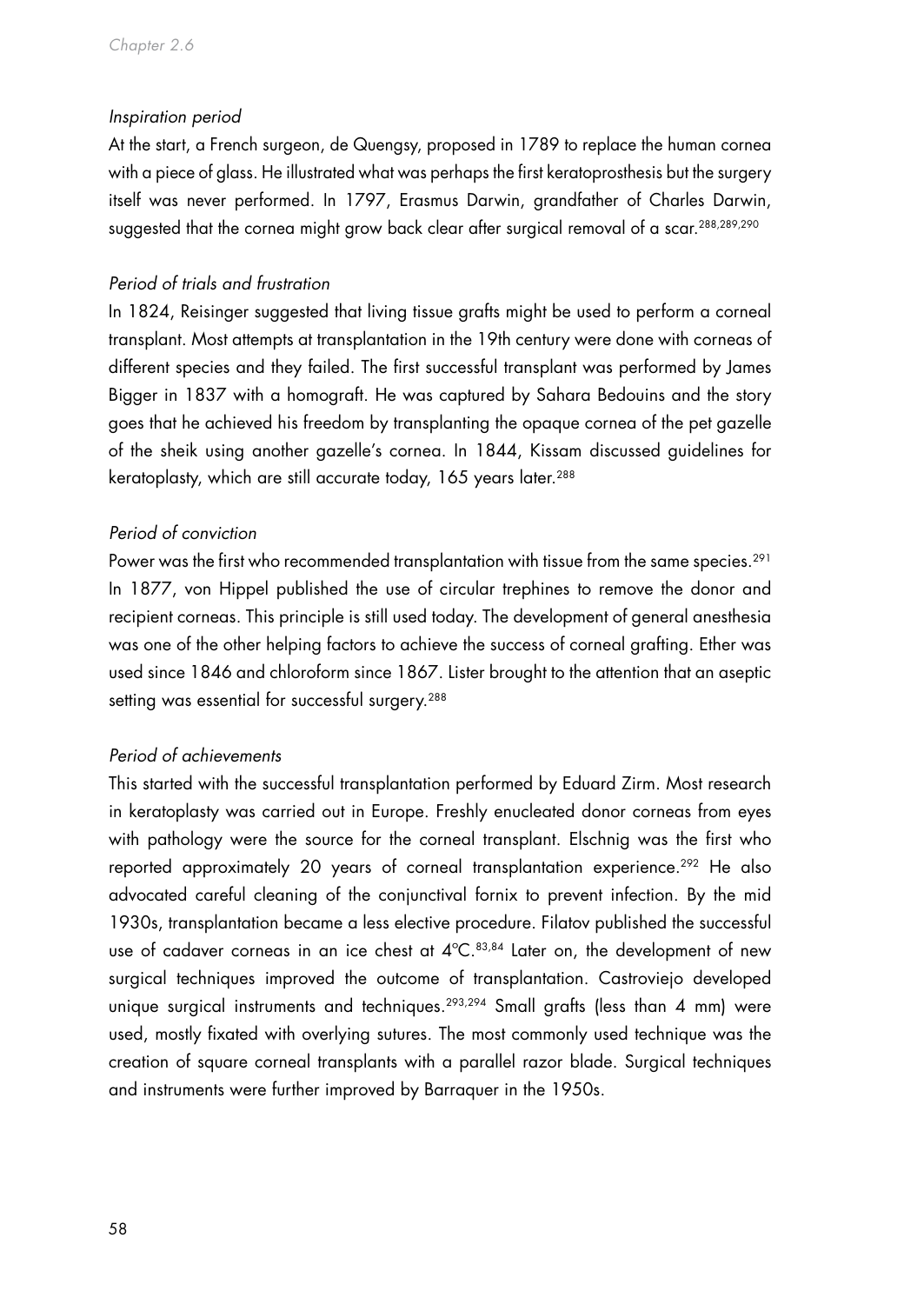He used donor tissue up to 6.5 mm in diameter and sutured donor to recipient with silk sutures with sharp Grieshaber needles.<sup>295</sup> Nylon sutures were introduced in the late 1950s by Mackensen and Harms.<sup>288</sup> The introduction of wide spectrum antibiotics and steroids soon after World War II provided a simple method for combating the sepsis and the antigenic response, the combination of which had frustrated the large majority of transplants in the past.

Stocker in 1952 was the first to call attention to the donor endothelium in keratoplasty.<sup>208,296</sup> Bourne started research after the longevity of the corneal endothelium.<sup>249</sup> As corneal transplantation became more successful, the demand for donor corneas increased. Eye banking began in the 1940s when Paton established the first eye bank in New York.297 The primary goal at that time was collection of donors and donor tissue. The introduction of preservation media for the storage of corneoscleral discs in the mid 1970s increased the availability of donor tissue (see chapter 2.2 and 2.5) and the number of transplants increased. With the delivery of stored corneoscleral discs, the surgeon became more dependent on the procedures and selection procedures performed in the eye bank (see chapter 2.2).

### *Period of refinement and innovation*

Postoperative rejection was first recognized as a distinct clinical entity by Paufique in 1948. It was further described by Maumenee in the 1960s.<sup>298</sup> The term low "immune privilege" was introduced to describe the low frequency of corneal transplant rejection rates. Medawar provided evidence that this is primarily due to the lack of direct vascular supply. More recently, there is evidence that the lack of antigen (Langerhans) presenting cells in the central cornea may be an important reason for the low immunogenicity. Studies, mainly carried out in Europe, demonstrated that the risk of an allograft rejection can be reduced by the use of HLA matched donor tissue.228,299,300,301,302,303 The results of these studies had an impact on the preferred preservation method in eye banks in Europe as OC facilitated the use of HLA matched tissue.117,212,304,305

The number of corneal grafts continued to increase in the 1980s while the indications for grafting changed.306,307,308 In the USA a higher proportion of pseudophakic bullous keratopathy and re-grafts were found than in Europe, probably related to the type of intraocular lenses implanted in cataract surgery.308,309

With the results from corneal graft registries in the 1990s (see chapter 2.7) the risks and benefits were better defined and this has had an impact again on the distribution of indications.225,304,310,311,312 The reasons for grafting have been categorized in visual, tectonic, therapeutic and cosmetic indications. Visual indications were and still are the principal reason for grafting.309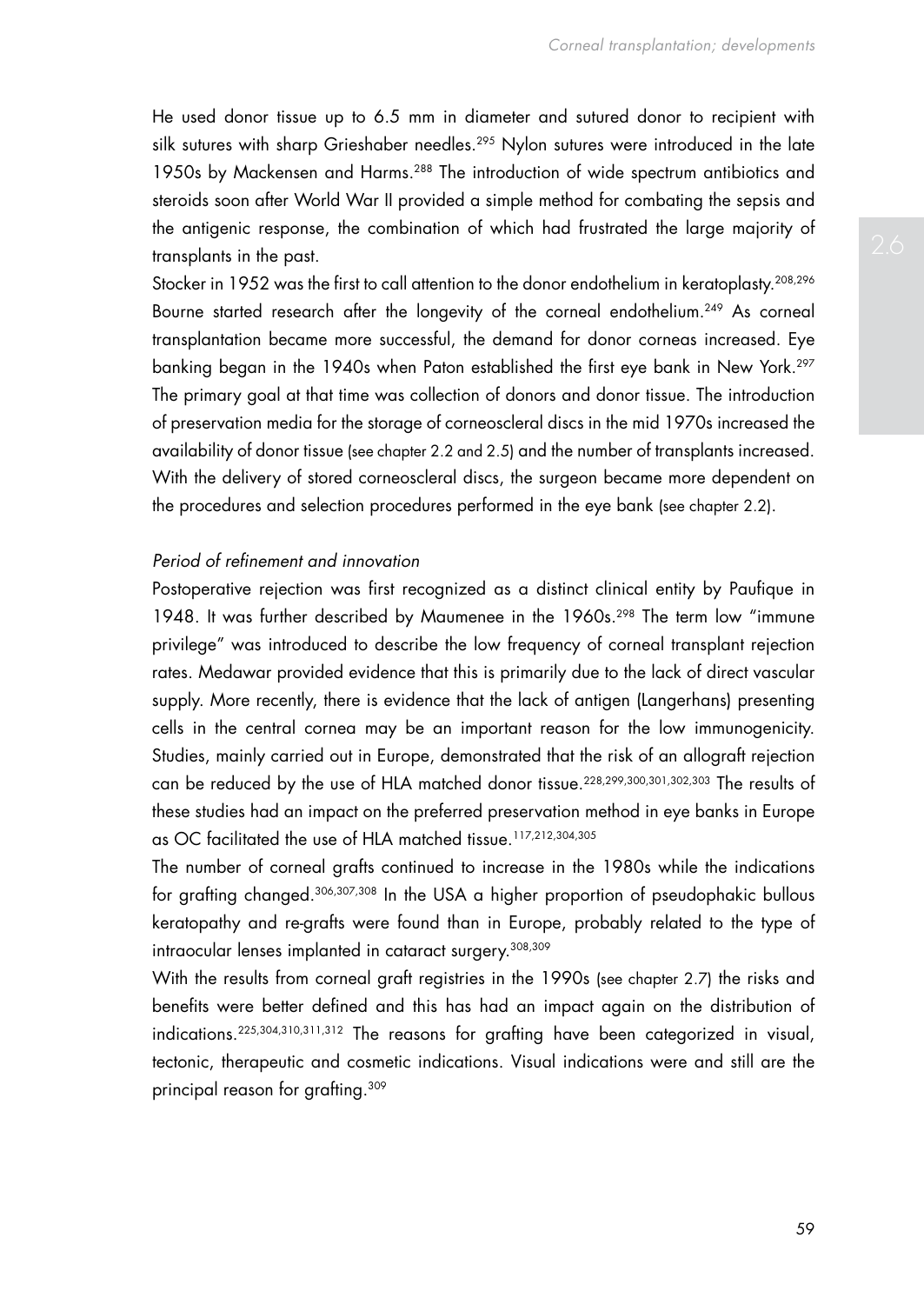New therapeutic modalities (antiviral drugs, immunosuppressive therapy), surgical refinements as trephination modification, suture techniques, astigmatism procedures and the developments of contact lens fitting<sup>313,314,315</sup> improved the visual outcomes during the end of the 1980s. Later modifications as toric Artisan lens implants behind the keratoplasty increased visual outcomes.316 This changed the expectations of patients and with the revival of lamellar grafting, a new period started.

### *Revival of lamellar procedures*

In the 1960s lamellar techniques, anterior $317$  as well as posterior $318,319$  have been described as alternatives for penetrating procedures. They did not become popular despite the fact that many advantages were recognized by clinicians. The procedure was very time consuming and results were disappointing due to interface haze.

At the end of the 1990s, the topic received renewed interest for several reasons. An anterior lamellar keratoplasty evolved from a very time consuming manual procedure into a microkeratome assisted surgical procedure. With this change results improved and indications for anterior grafting increased<sup>320,321</sup> although the numbers performed are still small compared to those of the posterior keratoplasty (personal communication Cornea Bank Amsterdam). Laboratory experiments concerning posterior lamellar keratoplasty,322 new manual surgical approaches introduced by Melles<sup>323,324,325</sup> and the introduction of new surgical equipment (microkeratome, artificial anterior chamber, femtosecond laser) resulted in a tremendous increase of these procedures in the last 4-5 years. In addition to the numbers, the procedure developed from a macro- to a micro invasive surgical procedure. At first, donor tissue is mainly prepared by the surgeon. Because of the growing number of procedures, the demand for pre-cut tissue in eye banks has increased. Tissue may be prepared by hand, by microkeratome or by femtosecond laser.<sup>326,327</sup> The first publications show that pre-cut tissue is of good quality and safety.<sup>328,329,330</sup> Complications described can be attributed to the surgical technique and not to the tissue.<sup>264,265,331</sup>

#### *Future of keratoplasty*

Techniques for keratoplasty are continuously evolving. Surgical techniques are still developing. Laser trephination helps to improve visual outcomes with improved wound apposition and reduced astigmatism.332,333 Sutureless or near sutureless surgery with the help of bioadhesives, 334,335 tissue welding or photochemical keratodesmos may possibly improve visual outcomes and reduces rates of neovascularisation, rejection and infection by sutures.<sup>336</sup> Alternatives to human donor tissue keratoplasty, as keratoprosthesis and tissue engineered corneal equivalents, might be further developments. The development of epithelial stem cell transplantation is very successful. In the furture it will be necessary to focus not only on better identification of cultured epithelial stem cells but also on their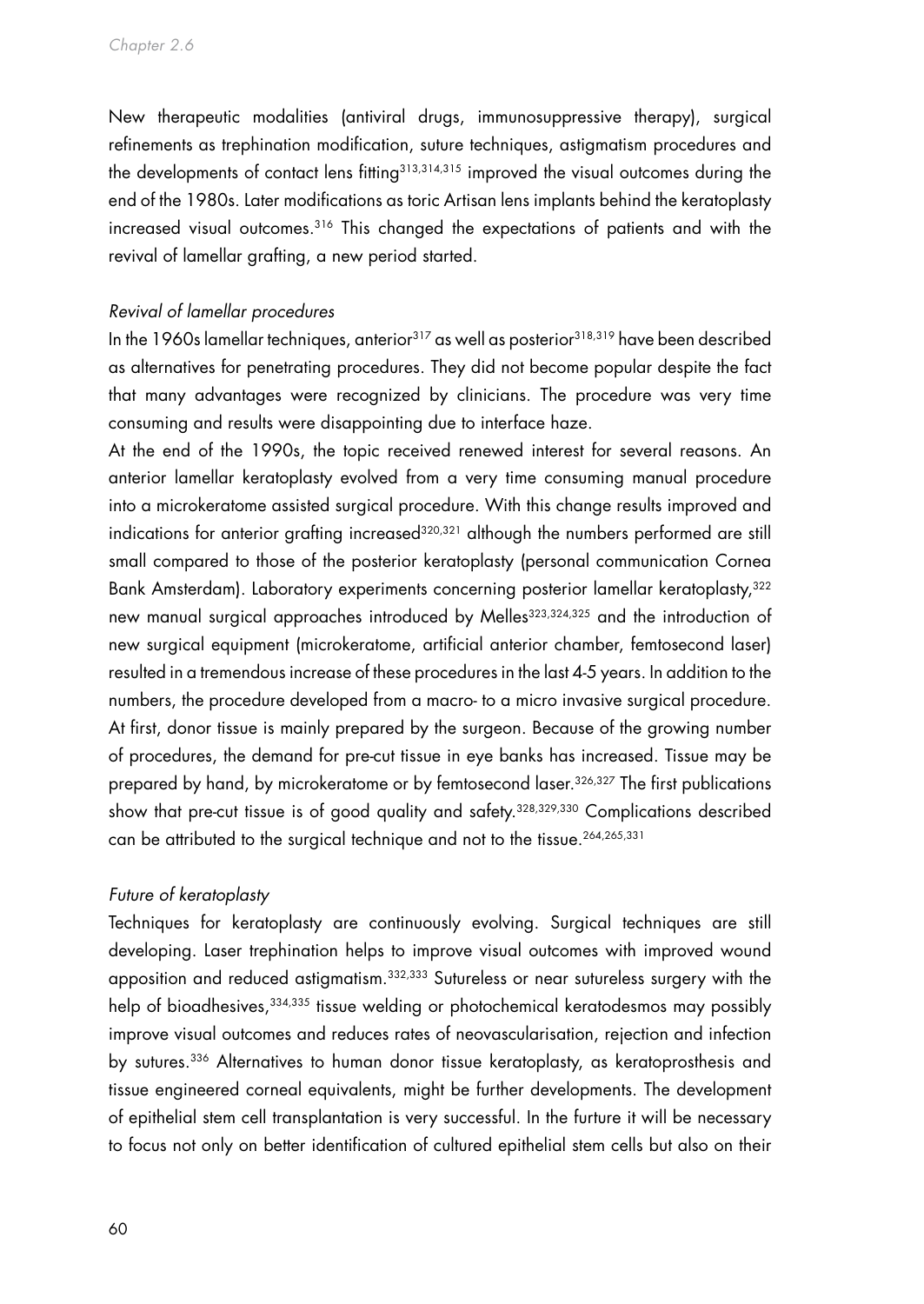application. Research into endothelial cell transplantation focuses on the preparation of primary or transfected human corneal endothelial cells and the development of an appropriate carrier for the cells. In all these fields, a support of the eye bank may be expected. Concomitant with the developments in grafting technique, eye banks have changed and will change from collection to storage to tissue engineering facilities.

#### **Developments in the Netherlands**

The national history of corneal grafting started in 1939. Much about the start may be found in the theses of Deutman and Kok van Alphen.79,80 Inspired by the experiences of Castroviejo, the first transplantation in the Netherlands was performed by Deutman on June 10, 1939 in Leiden. The patient was a 54 years old male with an infection of the eye and a vascularised cornea. Surgery was performed with a surgical magnifier (x 22.5). The square graft was fixed with overlying sutures. Another two grafts followed that same year. Indications for treatment were infections with vascularisation, which today are prognostically poor cases.

During World War II not much happened, but in 1946 Pieck together with Kok van Alphen continued their transplantation efforts in Leiden. In 1953 the square grafts were replaced and the "double bladed von Graefes knife" was substituted by the Elliott trephine of 5 mm. Flieringa introduced his ring to stabilize the eye. New suture material, virgin silk was brought to the Netherlands by Hoppenbrouwer.

In 1962, Kok van Alphen was the first surgeon to perform a graft with a surgical microscope. During the 1970s Crone in Amsterdam and van Loenen Martinet in Rotterdam brought the manual lamellar grafting to perfection. Van Rij paid a lot of attention to the trephination and the model of the trephines with the objective to reduce astigmatism and improve the result of grafting. Völker-Dieben and van Rood did a lot of work to demonstrate the beneficial effect of HLA matching on the outcome of corneal grafting.

Donor tissue became more and more stored as corneoscleral discs, in MK in Rotterdam, Leiden and Groningen, in Doughman's organ culture for short-term storage in Nijmegen. Völker-Dieben transplanted the first long term preserved corneas in 1982, imported from Denmark at first and later in the year the first donor that has been stored in the Netherlands. Ever since, organ culture has been used to prolong the storage of donor tissue collected all over the Netherlands. With the realization of the risks of communicable diseases, the necessary serological screening of the donor tissue and the risks of stored corneoscleral discs in tissue culture medium require professional eye bankers. A research activity of the Netherlands Ophthalmic Research Institute aiming at the development and optimalisation of OC resulted in the sole Cornea Bank in the Netherlands for all the tissue collected by Eurotransplant and later on by Bio Implant Service Foundation.

Over the years, Völker-Dieben showed the importance of a follow-up registry which resulted